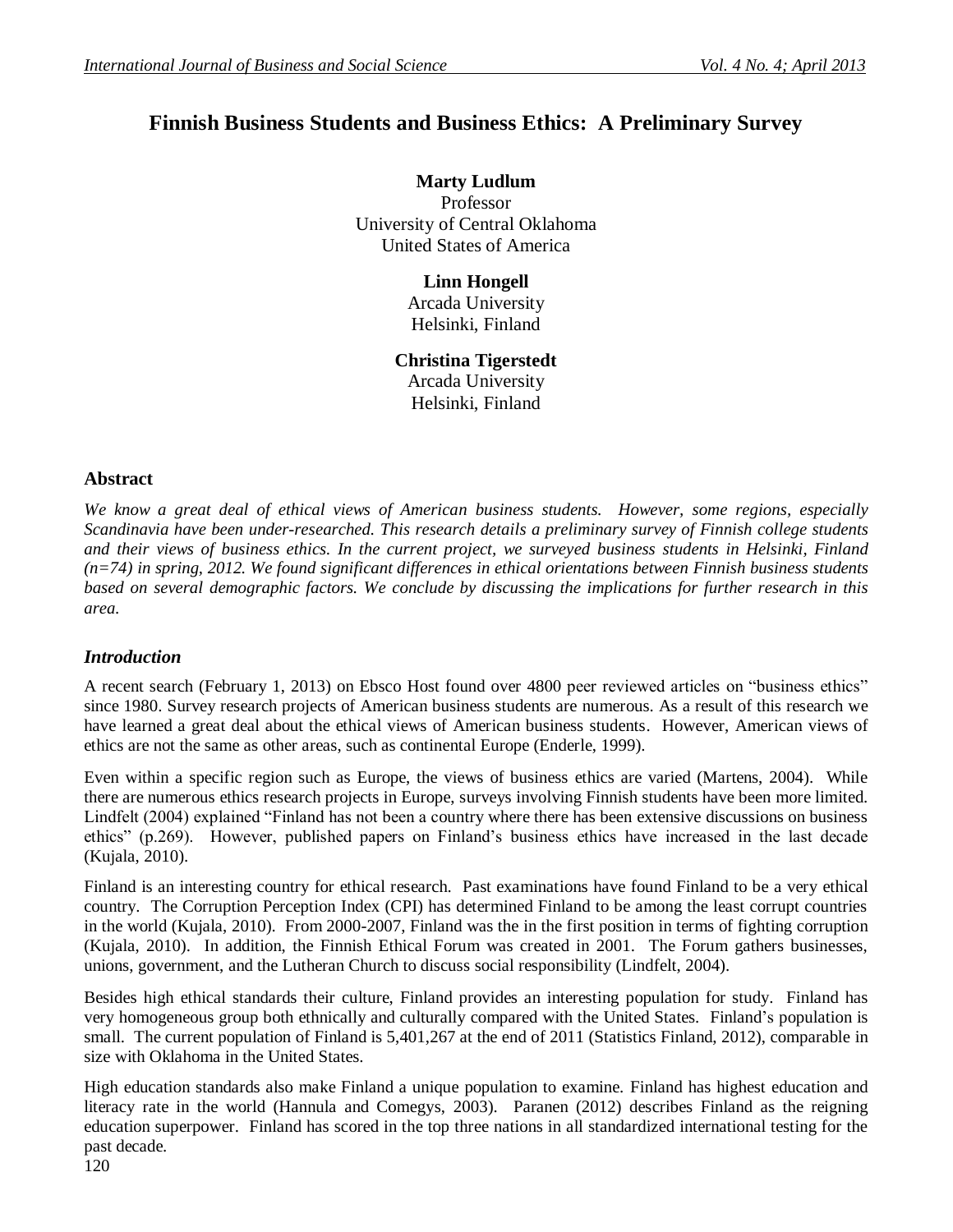There are many lessons from Finland's educational success (Anderson, 2011). There are no private or for-profit schools in Finland. Public schools also provide free meals, counseling, and individualized student guidance. Finland also reports 100% literacy and 100% of students with access to the internet, compared with 97% in the US (Hannula and Comegys, 2003).

With this unique population, we wanted to discover their views on business ethics. What is business ethics? This is an easy question if you are not searching for an exact or an agreed definition. Johnson and Smith (1999) reviewed the literature and found a mere 300 definitions of business ethics. Business ethics has many operational definitions because of the many views of an acceptable behavior for business. This survey examines several of the ethical orientations of business students in Finland.

In this paper, we will examine the current state of business ethics research of Finnish students. We will then explore our current project's methodology. Next, we will examine the statistically significant results of business ethics and demographic factors. Following this, we will discuss the findings. We will conclude with implications for further research and a call for action.

#### *Review of the Literature*

There are several studies which are similar to the current project. For example, Grunbaum (1997) compared Finnish and American business students (n=346). Both American and Finnish students believed in honesty in business and also saw a clear distinction between legal and ethical behavior. Both groups supported cultural relativism. Differences were that Americans more strongly supported relativism. In addition, Americans had a stronger impact of religion on their moral decisions.

Kujala (2001) examined how Finnish business managers changed their ethical views from 1994-1999. Kujala surveyed the top business managers in Finland on four moral dilemmas to determine which ethical theoretical background they supported. The results found that Finnish business managers supported many ethical backgrounds. The most common were teleological thinking and utilitarianism.

Kujala (2010) followed up on the earlier project by expanding the time frame for change to a decade. The survey also examined various stakeholder orientations. The project demonstrated that Finnish managers have great support for the environment. In addition, managers are more concerned with social responsibility when their company is strong financially. When the company has difficult economic times, the concern for social responsibility diminished. Overall, the survey found that the stakeholder approach has significantly increased in importance.

Lamsa, et al (2008) examined MBA students (n=217) from two Finnish schools on their views of corporate responsibility. They found that Finnish students support the stakeholder model of corporate responsibility. In addition, they found that while men and women have different views about corporate responsibility (stronger for women), that these views did not change as a result of business school experience.

Amberla, et al  $(2010)$  compared environmental science students in Finland  $(n=311)$  and USA  $(n=257)$  on environmental ethics. They found Finnish students have more collectivist views while American students have individualistic attitudes. They also found that American students have much more orientation for the free market as a solution. In addition, they found significant gender differences, with males having stronger individualistic values than female students.

Helkama, et al (2003) investigated moral reasoning among Finnish medical students (n=43). They found that medical students regress in their moral judgment (on issues such as mercy killing) because of the demands of medical school education and little time for recreation. Also in the medical area, Aitamaa, et al (2010) investigated ethical problems among nurse managers in Finland (n=501). They found that codes of ethics were often used to solve ethical dilemmas in nursing practice, such as resource allocation (Aitamaa, et al, 2010).

Halila (2003) reported on the six national ethics commissions in Finland. Since the first board was created in 1991, these boards have established reviews on all areas of bioethical issues in Finland (Halila, 2003). The boards establish policies and review projects related to a spectrum of issues in medicine, such as animal experimentation, gene research, research procedures on subjects, and others.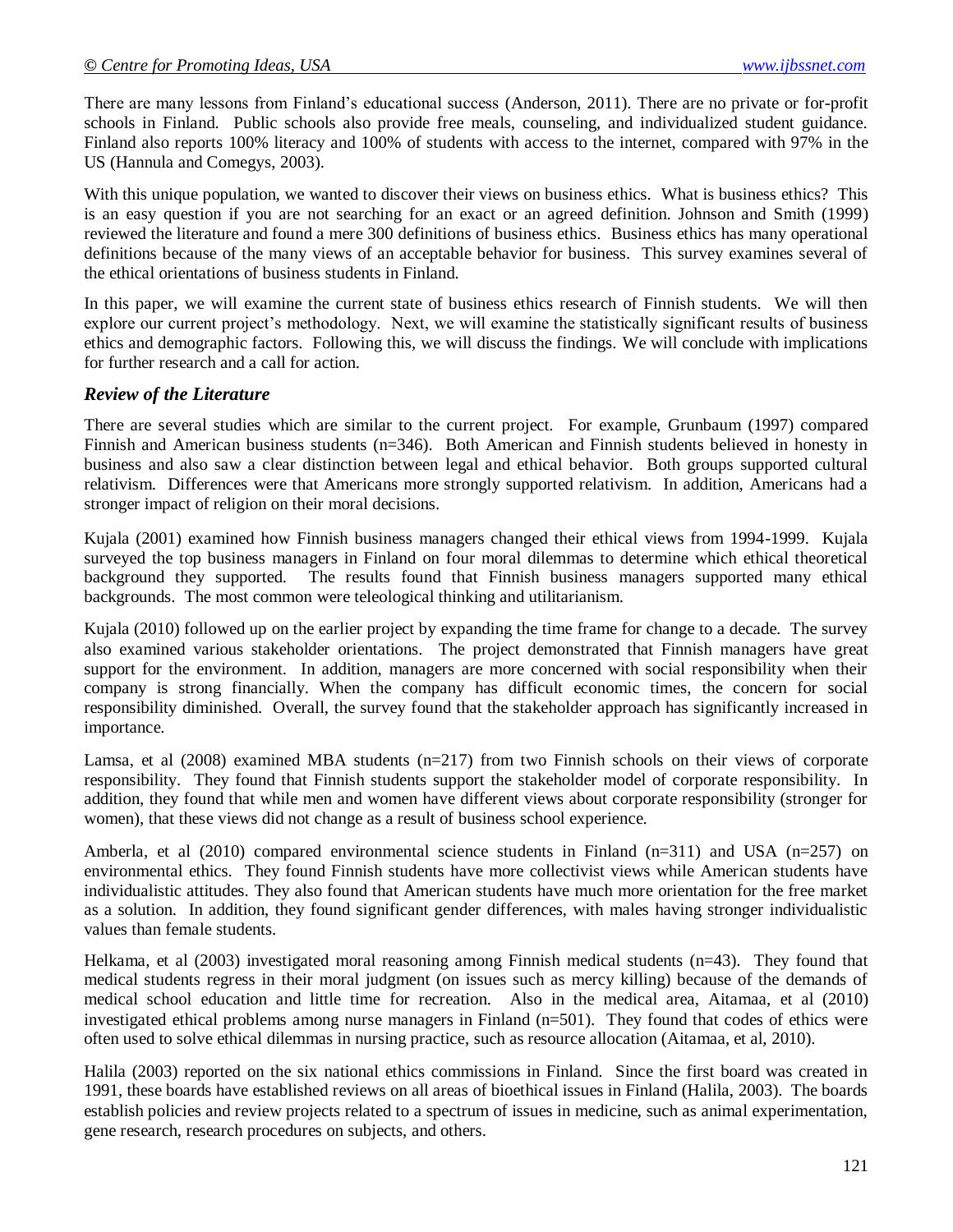Tolvanen (2009) examined the business ethics in Finland, specifically corporate criminal liability. Corporate fines against firms are rare in Finland, and when applied are minimal. Tolvanen (2009) found that in 2005 only 15 businesses were sanctioned. In five cases the claim was dismissed, and in two cases the court waived the charges. Once a sanction was applied, the average fine was a mere 6813 Euro (approx. \$10,000), far too small to influence a corporation to change behavior (Tolvanen, 2009).

Lindfelt (2004) examined ethics codes in fifty Finnish businesses. While Finnish businesses strongly recognize the importance of ethics, they tend to promote those values internally rather than with publicized ethics codes and reports. Kujala (2010) explained the old saying in Finland that "speaking is silver, silence is gold," which indicates Finnish people do not want to be too proud of their efforts.

Maksimainen, Saariluoma, and Jokivuori (2010) examined views of corporate social responsibility of engineers and architects (n=118). They found that among engineers, older employees and those without children have higher views of corporate social responsibility. Gender, level of training, work hours, and field of study did not have any impact toward their views of corporate social responsibility.

The current project continued a line of survey research which was done in America, China, and Russia (Ludlum and Smith, 2011; Ludlum and Moskalionov, 2003; Ludlum, 2010; Ludlum, Moskalionov, and Ramachandran, 2010; and Ludlum, 2004). We wanted to examine a Finnish sample of students for comparison. We began with this preliminary project.

# *Method for the Survey*

A convenience sample of business majors were taken from three survey classes at Arcada University in Helsinki in the spring semester of 2012. Arcada is a relatively new school, established in 1996 with 170 staff/faculty and 3000 current students. Arcada University offers 16 applied science degree programs, four of which are conducted in English (Arcada, 2012).

Three classes were selected at random from the courses conducted in English. Students were asked to complete the questionnaire (written in English) during class time. The survey instrument was voluntary and anonymous. A total of 74 completed surveys resulted. No surveys were rejected because of incomplete answers. However, in some questions, there were fewer than 74 responses.

Students were not informed of the purpose of the survey. Naroll (1973) explained the difficulty of research on ethics, that survey takers may be inclined to give answers that are socially acceptable. As a result, the survey's purpose was not disclosed and included non-ethics questions to disguise the purpose.

Nearly all (96%) of survey participants were business majors. The group was fairly distributed among academic years. The respondents were in the following years of education: first, 7%; second, 55%; third, 27%; and fourth, 7%. More than 41% had taken a class in business ethics. Over 33% had taken a class in business law.

Females and males were evenly divided. This is typical of Finnish business schools (Lamsa, et al, 2008). This demonstrated a gender change in the Finnish business because the current business management in Finland has been very male dominated (Lamsa, 2008; Valhala, 2003).

By age, the group consisted of traditional students with an average age of 22.7. Only 2 of the respondents were married, and those 2 had children. This was consistent with other research. A national survey of Finnish students (n=9967) found that only 9% of applied science students (like Arcada) had children (Kunttu and Huttunen, 2009).

Tobacco use was reported by 35% of the students. This finding was interesting because of the indoor smoking ban in Helsinki. Helsinki was declared a smoke-free city in January, 2007 (Suomen Ash, 2011). In 2011, Helsinki was voted the best smoke-free workplace in Finland (Suomen Ash, 2011). However, there were many smokers in student population. A national survey of Finnish students (n=9967) found that only 16% of applied science students (like Arcada) were smokers (Kunttu and Huttunen, 2009). Our sample smoked at twice the rate of the national survey.

Most students at Arcada worked while attending school (75%), but only 10% worked full time. This contrasted with the Reports of the Finnish Ministry of Education and Culture, which conducted a student survey in 2010 (n=4000) and found 30% of Finnish students work regularly (Saarenmaa and Virtanen, 2010).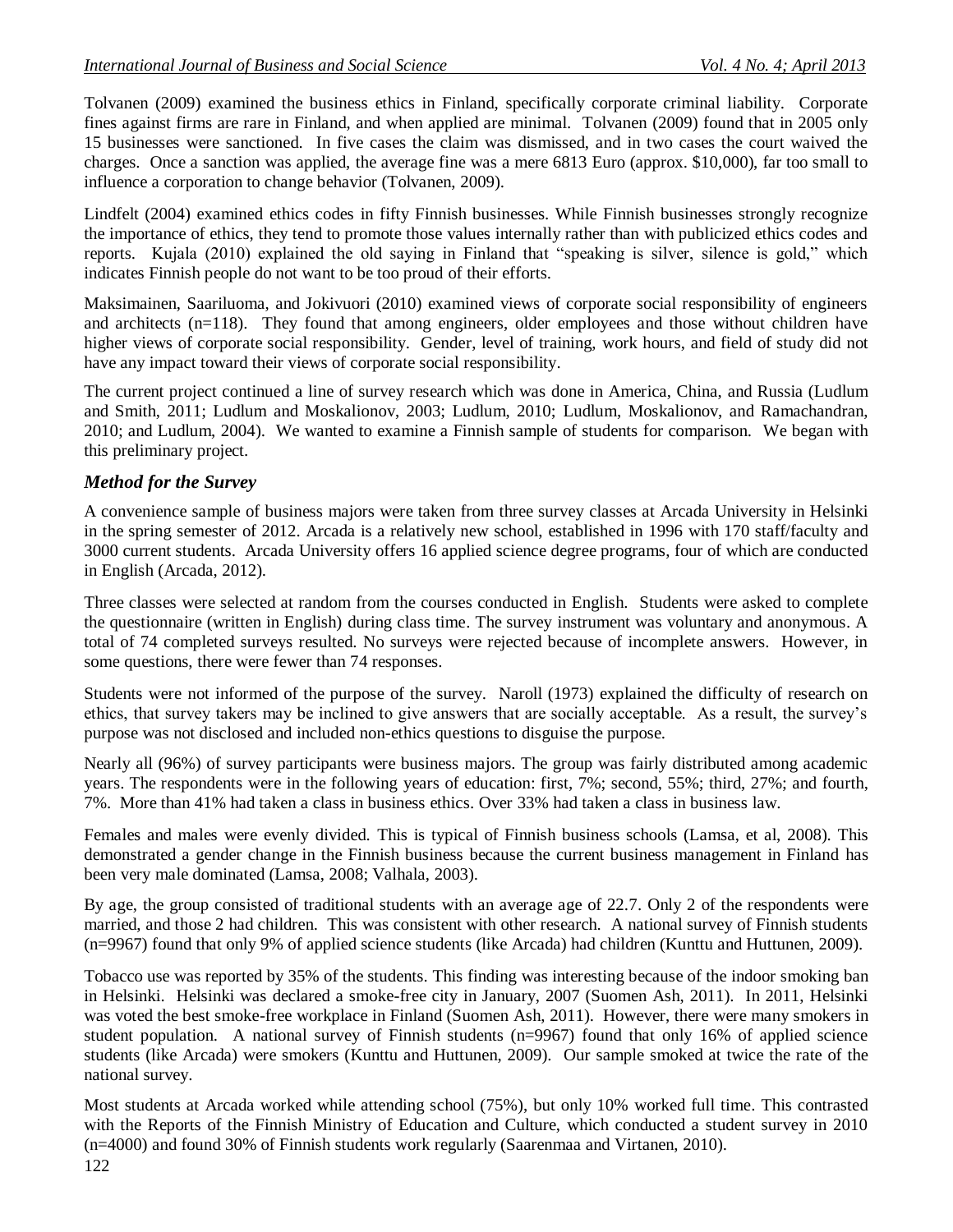That same study found a third of Finnish students have slowed their educational progress because of employment (Saarenmaa and Virtanen, 2010). More specifically, an earlier national survey of Finnish students (n=9967) found that 40% of applied science students (like Arcada) worked half time while in school (Kunttu and Huttunen, 2009). Our sample worked at nearly twice the rate of the national sample.

Finland's national religion, the Lutheran Church of Finland, comprises 82.5% of the population (CIA Factbook, 2011). Our sample found the same dominance of the Lutheran Church. In our sample, 63.5% identified with the state church. Only 1 student was Muslim. Six students (8%) reported being Roman Catholic. Over 25% of students reported no religious affiliation. No students reported being Jewish, Orthodox, or "other" religions.

Ketola (2006) explained "Human beings are intrinsically value-ridden creatures. Furthermore, we are brought up according to the values of our parents, families and societies, which vary in different cultures. Religion is one central component of any culture" (p.28). Since Finland is dominated by one religion, there is also one dominant social guide for their culture.

Religion has a tremendous influence on culture. Taira (2004) argued that religion cannot be separated from social and cultural contexts. Ketola (2006) stated secularized Finnish managers make Lutheran decisions and appeal to Lutheran teachings to justify their actions. The Lutheran church has a substantial influence on the ethical culture of Finland.

We also inquired about the political views of the students. The choices were very conservative, conservative, independent, liberal, or very liberal. No descriptions were attached to the question, so these terms may not match similarly named political view in the United States. No students reported being very conservative. Five students (6.76%) reported being conservative. Twenty-six students (35%) were independent. The largest group, 35 students (47%), was liberal. Five students (6.76%) were very liberal. Other than five conservative students, all the others described themselves as independent or liberal.

We wanted to examine the ethical mindsets of Finnish students. We did so by asking their agreement or disagreement to a series of ethical rationales. A list of the questions used in the survey is in the appendix.

## *Findings*

We asked students their agreement on whether businesses have an ethical duty to care for the environment. The choices were on a five-point Likert scale from strongly agree, agree, no opinion, disagree, to strongly disagree. Overwhelmingly, the students agreed (42% strongly agreed, 54% agreed). Then we broke the results down by demographic factors. We examined gender, age, tobacco use, employment, religion, taking courses in ethics and business law, and year in school. We only report the statistically significant findings.

A stronger ethical duty to care for the environment was stated by students who had not taken business law  $(x^2=7.941, df=3, p=.047)$ , students who did not smoke  $(x^2=6.781, df=3, p=.079)$ , older students  $(x^2=52.707,$ df=33, p=.016), and students with no religious affiliation ( $x^2$ =39.57, df=9, p=.000). We reported these differences but did not attempt to develop a theory to explain them. Such a theory would need to be developed with a much larger sample.

These findings were generally consistent with prior research. Takala (1996) reported on the development of social responsibility towards the environment by business. Much of Finland's economy depends on the forest and the related exports. By concerns for the environment, Finland can protect the future of their export related industries. In a comparative study, Amberla et al (2010) found US and Finnish students on environmental issues in forestry industry. They found Finnish students much more concerned about the environment.

Next, we asked student opinions on the statement, "A business only has an obligation to its shareholders." We used the same five point Likert scale for comparison. This statement espoused the shareholder view. The shareholder view was expressed by Milton Friedman (1982) in *Capitalism and Freedom*. He described the role of business as: "…there is one and only one social responsibility of business – to use its resources to engage in activities designed to increase its profits so long as it stays within the rules of the game, which is to say, engages in open and free competition, without deception or fraud" (p.133). The opposing view, the stakeholder approach, is a dominant theme in American business schools.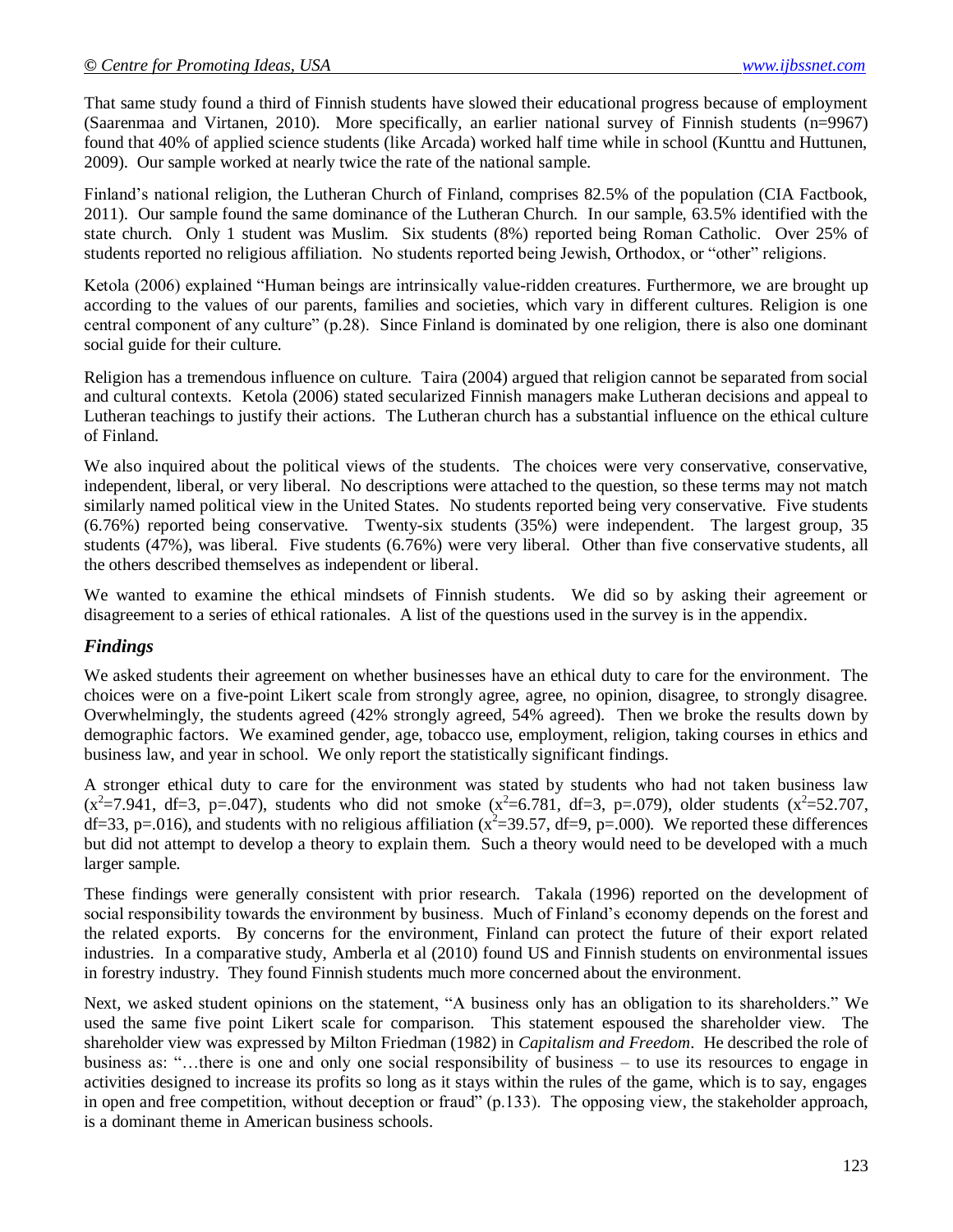Most students disagreed with the shareholder view. Overall, 57% disagreed, and 16.2% strongly disagreed. When broken down by demographics, we found that students who smoked had a higher support of the shareholder/Friedman view  $(x^2=8.193, df=4, p=.085)$ . The effect of smoking on ethical beliefs has not been thoroughly examined.

The stakeholder view has been the strong ideology in Finland (Kujala, 2010). Kujala (2010) found that the managers' support for the stakeholder view decreased as economic troubles affected the firm. Lamsa, et al (2008) found that Finnish business students were better socialized to stakeholder thinking than to the shareholder model.

We asked students their agreement on the statement: "There are clear and uniform standards of right and wrong by which everyone should be judged." The choices were on a five-point Likert scale from strongly agree, agree, no opinion, disagree, to strongly disagree. The majority agreed with 5.4% strongly agreed, 46% agreed, and 26% had no opinion.

When broken down by demographics we found that males  $(x^2=12.448, df=4, p=.014)$ , students who had taken an ethics course  $(x^2=15.792, df=4, p=.003)$ , and non-smokers  $(x^2=11.003, df=4, p=.027)$ , felt that there were objective standards of right and wrong applicable to everyone.

Next, we asked students their agreement on the statement: "Corporate social responsibility means that a corporation should give part of its profits to charity." The choices were on a five-point Likert scale from strongly agree, agree, no opinion, disagree, to strongly disagree. This question did not find any consensus (26% agreed, 20% no opinion, 43% disagreed). There were no significant results when examined by any of the demographic groups.

We asked students their agreement on the statement: "What is right and wrong depends on individual values and cultural diversity." The choices were on a five-point Likert scale from strongly agree, agree, no opinion, disagree, to strongly disagree. A strong majority of students agreed (69% agreed, 11% disagreed). We also found that students who were employed  $(x^2=13.976, df=8, p=.082)$  and younger students  $(x^2=75.717, df=44, p=.002)$ supported more individualized views of ethics.

Next, we asked students their views on the statement: "Should the government be more involved in regulating business, less involved, or remain the same?" Most students supported the status quo (26% more, 55% same, 14% less). Older students  $(x^2=95.604, df=44, p=.000)$  thought the government should be more involved in regulating business. No other sub-groups had statistically significant results.

These results identified an aspect to be investigated in future research. Older students wanted more government involvement in business. In contrast, younger students felt business ethics to be more based on individual values and diversity, which would lead to less governmental regulation in business. Future research would need to more clearly examine this difference.

We asked students their views on the statement: "Are you more or less likely to work for a company if you know from your own experience that the company is not ethical?" Knowing a company was unethical did not make a difference in the students' views (23% less, 73% same). Gender was the only statistically significant result. Females were slightly less likely to work for an unethical company  $(x^2=10.175, df=2, p=.006)$ .

This finding is consistent with past research. Females tend to be more ethical than males (Ludlum and Smith, 2011; Ludlum, 2010; and Ludlum, 2004). This is true among business ethics research across many different cultures (Ludlum and Moskalionov, 2003; Ludlum, Moskalionov, and Ramachandran, 2010).

We asked students their agreement on the statement: "Businesses have an ethical duty to care for their employees." The choices were on a five-point Likert scale from strongly agree, agree, no opinion, disagree, to strongly disagree. The general results were very one-sided (97% agreed or strongly agreed, 0% disagreed or strongly disagreed). The only statistically significant result was by age. Younger students more strongly viewed businesses as having an ethical duty to care for their employees  $(x^2=50.805, df=22, p=.000)$ .

Finally, we asked students their agreement on the statement: "Businesses have an ethical duty to care for their community." The choices were on a five-point Likert scale from strongly agree, agree, no opinion, disagree, to strongly disagree. An overwhelming majority agreed (26% strongly agreed, 50% agreed).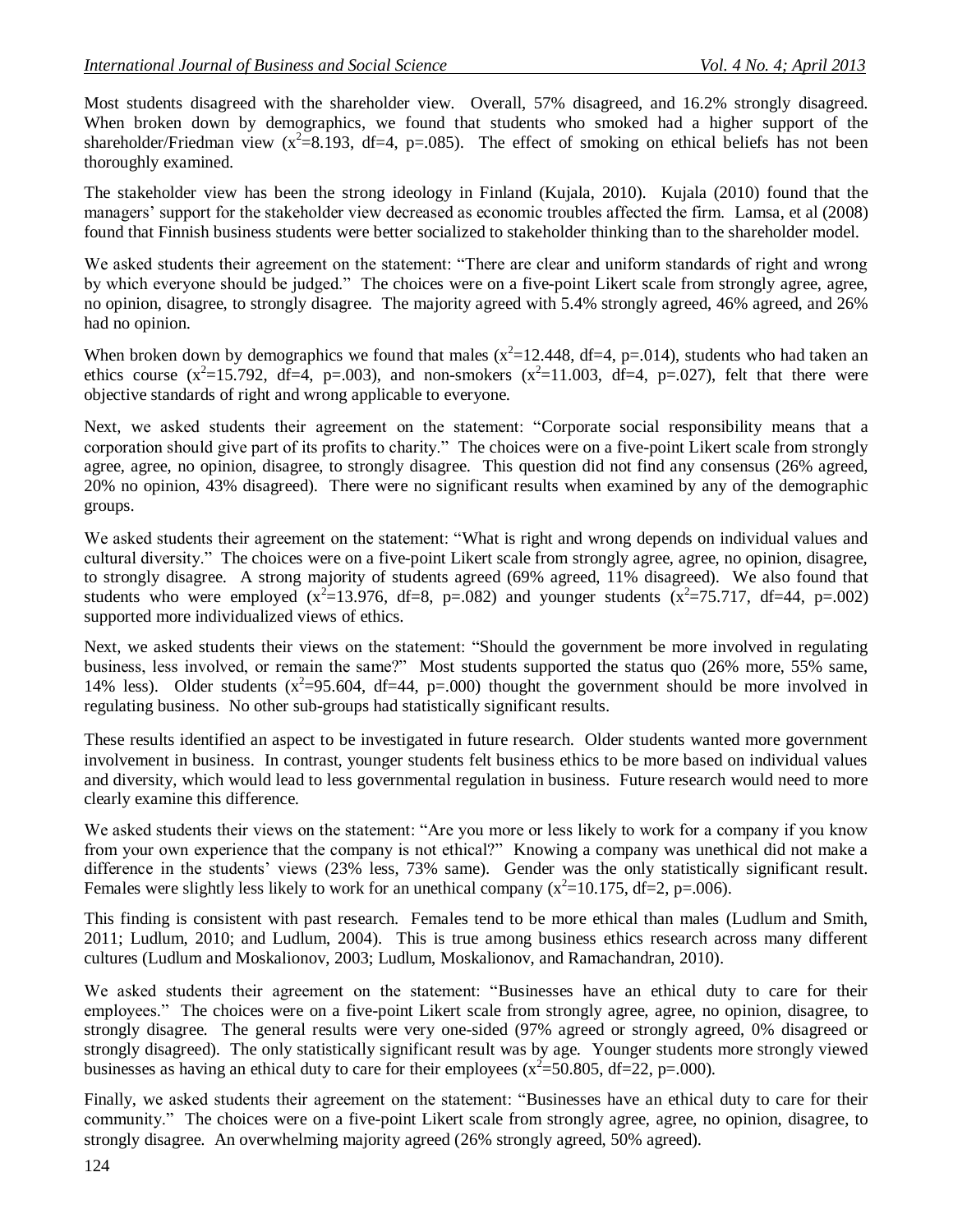Religion was the only significant result. Lutheran students regarded the ethical care for the community as more important than non-religious students ( $x^2$ =19.882, df=12, p=.069).

One assumption/criticism of teaching ethics or moral issues in college was this would lead to an indoctrination of the students (Collier, 1993). Students would adopt the views of their instructors and would affect the students into the future. However, we did not find any evidence of this. No statistically significant results were found on any question based on the students' year in school. If indoctrination existed, the students' views would change the longer they were in college. The longer they were exposed to the professors' ideas, the more indoctrinated they would become. Our findings did not support this view. The idea of indoctrination while in school did not show any results.

#### *Implications for Further Research & Conclusion*

Generally the findings would show that Finnish business students are very ethical and very concerned for the stakeholders, not just the shareholders. This supports the findings of Kujala (2010), and others which report Finland to be a very ethical country. These are one of many reasons Finland has a vibrant international business climate.

There are two significant limitations to making large conclusions from this study. First, this study has a relatively small sample size. Second, the current sample is very homogeneous. All the students in this sample were applied science students from a single school. Future research should involve a much larger sample and add university students from multiple schools in both undergraduate and graduate programs.

We know a great deal about American business students, who are the future of America's economy (Ludlum, 2010). In a global economy, we need to be aware of the different business cultures across the world. By examining the ethical views and behaviors of all our trading partners, we are better able to train our students for international transactions in a truly global marketplace.

## *References*

- Aitamaa, E., Leino-Kilpi, H., Puukka, P., and Suhonen, R. (2010). Ethical problems in nursing management: The role of codes of ethics. 17.4 *Nursing Ethics* 469-482.
- Amberla, T., Wang, L., Juslin, H., Panwar, R., Hansen, E., and Anderson, R. (2010). Students' perceptions of forest industries business ethics: A comparative analysis of Finland and the USA. 15.1 *Electronic J. of Business Ethics and Organizational Studies* 44-54.
- Anderson, J. (2011). From Finland, a story of educational success in going against the tide. *New York Times* (Dec. 13) a33.
- Arcada University. (2012). Arcada University. Online at [http://www.arcada.fi.](http://www.arcada.fi/)
- CIA Factbook. (2011). Finland. Online at [https://www.cia.gov/library/publications/the-world](https://www.cia.gov/library/publications/the-world-factbook/geos/fi.html)[factbook/geos/fi.html.](https://www.cia.gov/library/publications/the-world-factbook/geos/fi.html)
- Collier, G. (1993). Learning moral judgment in higher education. 18.3 *Studies in Higher Education* 287-298.
- Enderle, G. (1999). A comparison of business ethics in North America and Continental Europe. *International Business Ethics Review* 3.1, 1-6.
- Friedman, M. (1982). CAPITALISM AND FREEDOM. (Chicago: The University of Chicago Press).
- Grunbaum, L. (1997). Attitudes of future managers towards business ethics: A comparison of Finnish and American business students. 16 *Journal of Business Ethics* 451-463.
- Halila, R. (2003). The role of national ethics commissions in Finland. 17.4 *Bioethics* 357-368.
- Hannula, M. and Comegys, C. (2003). STUDENTS ONLINE BUYING BEHAVIOR: A COMPARATIVE STUDY BETWEEN FINLAND AND THE USA. (Tampere U.: e-Business Research Center).
- Helkama, K., Uutela, A., Pohjanheimo, E., Salminen, S., Koponen, A., and Rantanen-Vantsi, L. (2003). Moral reasoning and values in medical school: A longitudinal study in Finland. 47.4 *Scandinavian J. of Educational Research* 399-411.
- Johnson, P. and Smith, K. (1999). Contextualizing business ethics: Anomie and social life. 52.11 *Human Relations* 1351-1375.
- Ketola, T. (2006). Foresight strategies and practices based on regional religious values and global virtue ethics. 184.1 *Fennia* 27-36.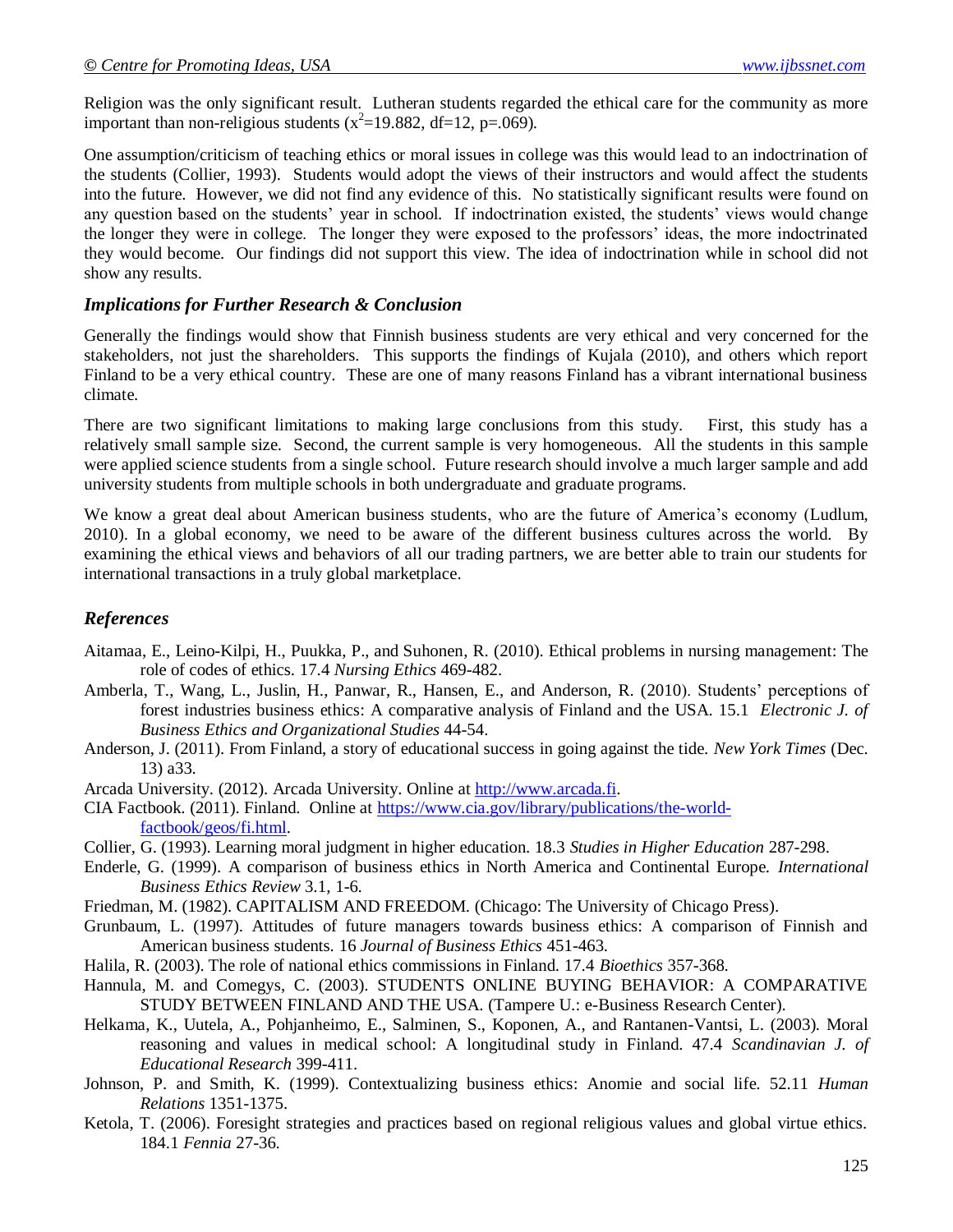- Kujala, J. (2010). Corporate responsibility perceptions in change: Finnish managers' views on stakeholder issues from 1994 to 2004. 19.1 *Business Ethics: A European Review* 14-34.
- Kujala, J. (2001). A multidimensional approach to Finnish managers' moral decision-making. 34 *Journal of Business Ethics* 231-254.
- Kunttu, K., and Huttunen, T. (2009). Student Health Survey 2008: A national survey among Finnish University Students. (Helsinki: Ylioppilaiden terveydenhoitosaation tutkimuksia 45).
- Lamsa, A.M., Vehkapera, M., Puttonen, T., and Pesonen, H.L. (2008). Effect of business education on women and men students' attitudes on corporate responsibility in society. 82 *Journal of Business Ethics* 45-58.
- Lindfelt, L.L. (2004). Ethics codes in Finnish business. Finnish J. of Business Economics, 262-293.
- Ludlum, M. (2010). Food for Thought: The Assessment of Business Ethics. *Southern Journal of Business and Ethics, 2*(1), 157-162. www.salsb.org
- Ludlum, M. (2004). Right and Wrong and Cultural Diversity: Replication of the 2002 NAS/Zogby Poll on Business Ethics. *Journal of Education for Business, 79*(5), 5.
- Ludlum, M., and Moskaloinov, S. (2003). Comparative Analysis of Attitudes Towards Business Ethics: USA and Russia. *Economic Sciences: Scholar Papers, 2*(12), 5.
- Ludlum, M., Moskalionov, S., Ramachandran, V. (2010). Identifying Russia's Corruption Problem: A College Student Survey. *Global Education Journal, 2010*(3), 1-5.
- Ludlum, M., & Smith, B.C. (2011). Assessing business in hindsight. 1 *Mustang J. of Accounting & Finance*, 104- 116.
- Maksimainen, J., Saariluoma, P., and Jokivuoi, P. (2010). Corporate social responsibility and values in innovation management. 5.2 *International J. of Social Sciences* 97-101.
- Martens, L.T. (2004). Transatlantic perspectives on business ethics training. *International Business Ethics Review* 7.1, 1-12.
- Naroll, R. (1973). Some thoughts on comparative method in cultural anthropology, in H.M. Blalock and A. Blalock (eds.), METHODOLOGY IN SOCIAL RESEARCH, 239-276.
- Partanen, A. (2012). Finnish school lessons: Finland's superior schools focus on cooperation, equity. 18.9 *CCPA Monitor* 31.
- Saarenmaa, K., and Virtanen, K.S.V. (2010). Student survey 2010: Higher education students' income and studies. 18 *Reports of the Ministry of Education and Culture, Finland* 1-86.
- Statistics Finland. (2012). The population of Finland grew most in 20 years. Online at [http://www.stat.fi/til/vaerak/2011/vaerak\\_2011\\_2012-03-16\\_tie\\_001\\_en.html.](http://www.stat.fi/til/vaerak/2011/vaerak_2011_2012-03-16_tie_001_en.html)
- Suomen Ash. (2011). The best smoke-free workplace. Online at [http://www.suomenash.fi/en/news/smoke](http://www.suomenash.fi/en/news/smoke-free+helsinki)[free+helsinki.](http://www.suomenash.fi/en/news/smoke-free+helsinki)
- Taira, T. (2004). Uskonnolliset kaytannot ja kulttuuriset kontekstit. In Fingeroos, O. and T. Taira (eds.) Uskonnon paikka. Kirjoituksia uskontojen ja uskontoteorioden rajoista 115-149.
- Takala, T. (1996). From social responsibility to environmental responsibility changes in the Finnish business discourse from 1970 to 1995. 12.2 *Electronic J. of Business Ethics and Organizational Studies*, online at [http://ejbo.jyu.fi/articles/0101\\_2.html.](http://ejbo.jyu.fi/articles/0101_2.html)
- Tolvanen, M. (2009). Trust, business ethics and crime prevention corporate criminal liability in Finland. 2009.1 *Jurisprudencija* 335-358.
- Valhala, S. (2003). Johtajuus yksityisissa yrityksissa: Naiset etenevat hitaasti uraputkessa. 4 *Hyvinvointikatsaus* 31-37.